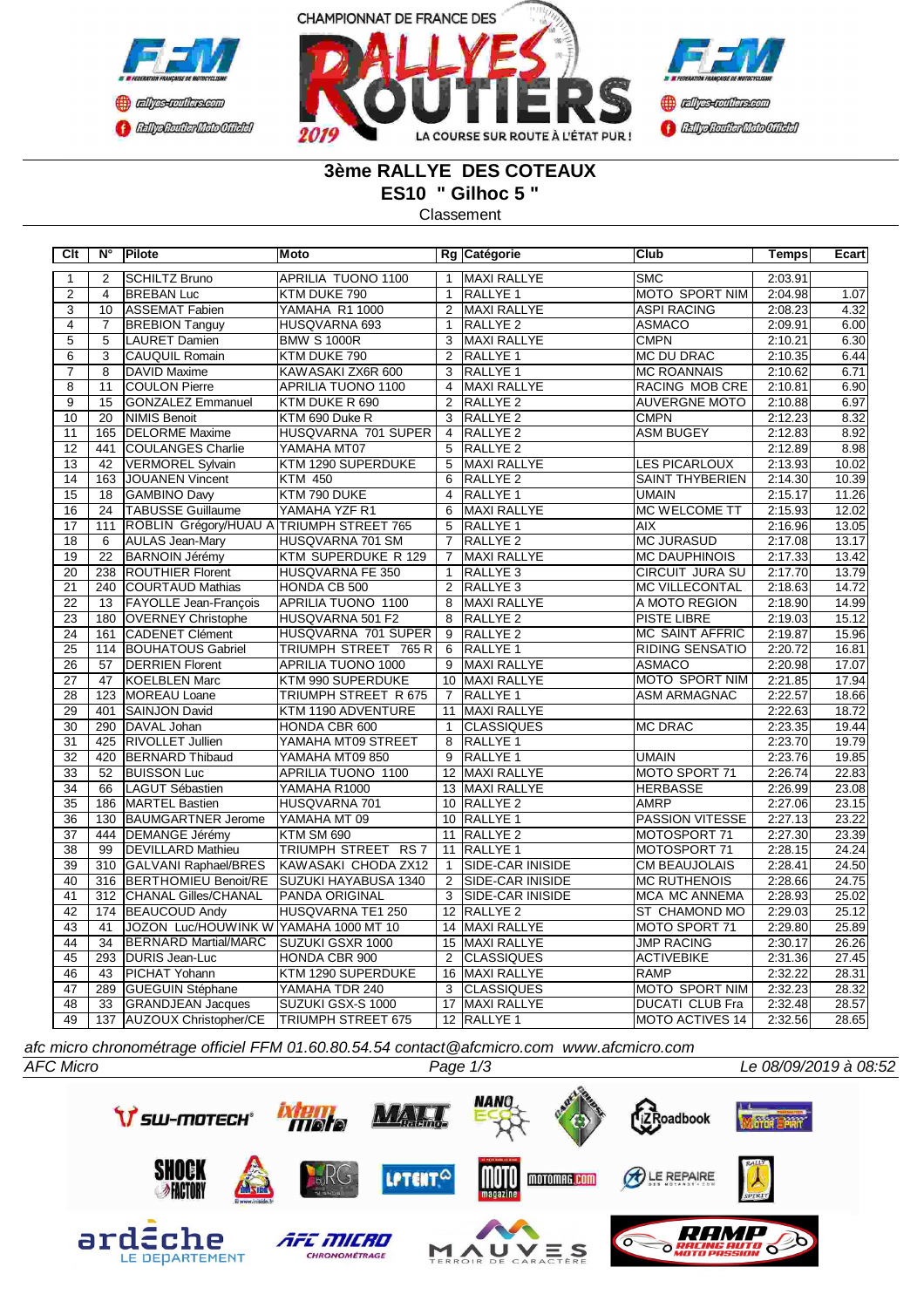



#### 3ème RALLYE DES COTEAUX ES10 " Gilhoc 5 " Classement

| Clt             | N°               | Pilote                                      | Moto                        |                 | Rg Catégorie            | <b>Club</b>            | Temps   | Ecart |
|-----------------|------------------|---------------------------------------------|-----------------------------|-----------------|-------------------------|------------------------|---------|-------|
| 50              | 244              | <b>PARUSSINI Rudy</b>                       | HUSQVARNA FE 350            | 3               | RALLYE <sub>3</sub>     | <b>ST CHAMOND MO</b>   | 2:32.58 | 28.67 |
| 51              |                  | 185 ACHARD Norbert                          | HUSQVARNA 701               |                 | 13 RALLYE 2             | <b>AMRP</b>            | 2:32.91 | 29.00 |
| 52              | 182              | <b>BRELY Michaël/TOCHE</b>                  | KAWASAKI ER6 650            |                 | 14 RALLYE 2             | <b>LPP TEAM</b>        | 2:33.63 | 29.72 |
| 53              | 21               | <b>MAUREL</b> Eric                          | APRILIA TUONO 1100          |                 | 18 MAXI RALLYE          | CO 855 SENAS DU        | 2:34.33 | 30.42 |
| 54              | 124              | <b>CHAPAS Tom</b>                           | YAMAHA YZF 750              |                 | 13 RALLYE 1             | <b>MC BESANCON G</b>   | 2:34.42 | 30.51 |
| 55              | 105              | SIMONNET Hervé                              | YAMAHA MT 09 850            | 14              | RALLYE 1                | <b>CORRC</b>           | 2:34.52 | 30.61 |
| 56              | 331              | MENERET Florian/DUBE                        | YAMAHA FJ 1200              | $\overline{4}$  | <b>SIDE-CAR INISIDE</b> | UM AIN                 | 2:34.59 | 30.68 |
| 57              | 94               | <b>LARUE Gilles</b>                         | YAMAHA MT 09 850            | 15              | RALLYE <sub>1</sub>     | <b>CAROLE MOTO CL</b>  | 2:34.63 | 30.72 |
| 58              | 97               | <b>BRUN Eudes</b>                           | TRIUMPH STREET R 675        |                 | 16 RALLYE 1             | MOTO SPORT 71          | 2:34.82 | 30.91 |
| 59              | 417              | <b>OLSCHEWSKI William</b>                   | <b>BMW S1000R</b>           | 19              | <b>MAXI RALLYE</b>      |                        | 2:34.90 | 30.99 |
| 60              | 296              | PIGEAT Richard                              | <b>DUCATI SUPER SPORT 9</b> | $\overline{4}$  | <b>CLASSIQUES</b>       | RACING MOB CRE         | 2:35.34 | 31.43 |
| 61              | 101              | <b>BACCA Riccardo</b>                       | SUZUKI GSXR 750             |                 | 17 RALLYE 1             | <b>PASSION VITESSE</b> | 2:35.40 | 31.49 |
| 62              | 313              | <b>RIBES Kévin/RIBES Julie</b>              | SUZUKI HAYABUSA 130         | 5               | <b>SIDE-CAR INISIDE</b> | <b>CORRC</b>           | 2:35.75 | 31.84 |
| 63              | 418              | <b>BARTOLO Cédric</b>                       | <b>TRIUMPH STREET 675</b>   |                 | 18 RALLYE 1             |                        | 2:35.87 | 31.96 |
| 64              | 303              | CRESCENZO Sébastien                         | HONDA CBR 900               | 5               | <b>CLASSIQUES</b>       | MOTO SPORT 71          | 2:36.38 | 32.47 |
| 65              | 92               | RADOJEWSKI Stéphane                         | KTM DUKE 790                | $\overline{19}$ | RALLYE 1                | <b>MC DU DRAC</b>      | 2:36.42 | 32.51 |
| 66              | 314              | ALEXIS Brice/MOLTENI L SUZUKI HAYABUSA 1300 |                             | 6               | SIDE-CAR INISIDE        | <b>JURA SUD</b>        | 2:36.51 | 32.60 |
| 67              | $\overline{25}$  | <b>BORGEAT Gerard/REAU</b>                  | <b>BMW GS 1250</b>          | $\overline{20}$ | <b>MAXI RALLYE</b>      | <b>OXYGENE PSA</b>     | 2:36.77 | 32.86 |
| 68              | 113              | GROSSE Johann                               | YAMAHA MT09 850             | 20              | RALLYE <sub>1</sub>     | MOTO TEAM 95           | 2:36.87 | 32.96 |
| 69              | 184              | <b>RECOUR Hugo</b>                          | KTM 690 SMC                 | 15              | RALLYE <sub>2</sub>     | Ott Racing Team        | 2:37.04 | 33.13 |
| $\overline{70}$ | 235              | JARNAC Thomas                               | KTM DUKE 390                | $\overline{4}$  | RALLYE <sub>3</sub>     | <b>DUCATI CLUB Fra</b> | 2:37.63 | 33.72 |
| $\overline{71}$ | 315              | LEPAGE Pauline/LEPAG                        | YAMAHA R1 MS-R 1000         | $\overline{7}$  | SIDE-CAR INISIDE        | MC <sub>2</sub> A      | 2:37.96 | 34.05 |
| $\overline{72}$ | 429              | <b>PATOUILLET</b> Pierre                    | <b>DUCATI MONSTER S2R 8</b> | $\overline{21}$ | <b>RALLYE 1</b>         | ZONE ROUGE MO          | 2:39.37 | 35.46 |
| 73              | 109              | <b>FRANCOIS Nicolas</b>                     | HONDA 600 CBF               |                 | 22 RALLYE 1             | <b>GREZAC MC</b>       | 2:40.06 | 36.15 |
| $\overline{74}$ | 107              | MATHIEU Sylvain                             | <b>SUZUKI GSXR 750</b>      |                 | 23 RALLYE 1             | MOTOSPORT 71           | 2:40.41 | 36.50 |
| $\overline{75}$ | $\overline{317}$ | <b>BACON Franck/CHOPAR</b>                  | KTM CHODA RC8R 1190         | 8               | <b>SIDE-CAR INISIDE</b> | <b>RACING MOB CRE</b>  | 2:40.70 | 36.79 |
| 76              |                  | 292 FORTIN Eric                             | <b>BMW 80GS 1000</b>        | 6               | <b>CLASSIQUES</b>       | <b>MNO</b>             | 2:41.05 | 37.14 |
| $\overline{77}$ | 54               | <b>DEBURCK Philippe</b>                     | KTM ADVENTURE 1050          | $\overline{21}$ | <b>MAXI RALLYE</b>      | <b>ENDURO AMI DE</b>   | 2:41.74 | 37.83 |
| $\overline{78}$ | 491              | <b>BURRICAND Vincent/SE</b>                 | HONDA ORION CBR 1000        | $\overline{9}$  | <b>SIDE-CAR INISIDE</b> | <b>LRLM</b>            | 2:42.18 | 38.27 |
| 79              | 405              | <b>DESTRAZ Jérémiah</b>                     | <b>BMW S1000R</b>           |                 | 22 MAXI RALLYE          |                        | 2:42.19 | 38.28 |
| 80              | 407              | <b>COSTE Xavier</b>                         | <b>BMW R1200</b>            | $\overline{23}$ | <b>MAXI RALLYE</b>      |                        | 2:42.49 | 38.58 |
| $\overline{81}$ | 162              | <b>DUPUIS-MAURIN Valéry</b>                 | <b>KAWASAKI ER6-N</b>       | 16              | <b>RALLYE 2</b>         | <b>MC DRAC</b>         | 2:42.63 | 38.72 |
| 82              | 445              | <b>BOURGEOIS Patrick</b>                    | KAWASAKI VERSYS 650         | 17              | RALLYE <sub>2</sub>     | <b>AUVERGNE MOTO</b>   | 2:43.07 | 39.16 |
| 83              | 44               | <b>BASELLO Florent/FORIL</b>                | HONDA AFRICA TWIN 10        |                 | 24 MAXI RALLYE          | <b>CORRC</b>           | 2:43.99 | 40.08 |
| 84              | 175              | <b>CAILLOT Eric</b>                         | YAMAHA MT 07 689            | 18              | <b>RALLYE 2</b>         | <b>RC CREUSOTIN</b>    | 2:44.21 | 40.30 |
| 85              | 168              | <b>STEPHAN Pierre</b>                       | KTM DUKE R 690              |                 | 19 RALLYE 2             | <b>MOTO TEAM 95</b>    | 2:44.28 | 40.37 |
| 86              | 426              | <b>GUERRIN Jérémy</b>                       | <b>TRIUMPH STREET R675</b>  | $\overline{24}$ | <b>RALLYE 1</b>         |                        | 2:44.51 | 40.60 |
| 87              | 287              | SANTONI J.François                          | HONDA CBR 900               | $\overline{7}$  | <b>CLASSIQUES</b>       | <b>POLICE NATIONAL</b> | 2:44.51 | 40.60 |
| $\overline{88}$ | 430              | <b>PEYRET Olivier</b>                       | <b>HONDA HORNET 600</b>     |                 | 25 RALLYE 1             |                        | 2:45.93 | 42.02 |
| 89              | 170              | <b>GILLI Aurélien</b>                       | YAMAHA MT 07 689            |                 | 20 RALLYE 2             | <b>PIT LONE ENDUR</b>  | 2:46.96 | 43.05 |
| $\overline{90}$ | 291              | <b>THEILLAC Thierry</b>                     | <b>DUCATI SS 900</b>        | 8               | <b>CLASSIQUES</b>       | IMC ANGOUMOISI         | 2:47.49 | 43.58 |
| $\overline{91}$ | 321              | <b>BLEUSEZ David/CAPDE</b>                  | CHODA ORIGINAL 1100         | 10              | <b>SIDE-CAR INISIDE</b> | <b>RACING MOB CRE</b>  | 2:47.62 | 43.71 |
| 92              | 421              | <b>BERNARD Loïc</b>                         | KAWASAKI Z 750              | 26              | RALLYE <sub>1</sub>     | <b>UMAIN</b>           | 2:47.97 | 44.06 |
| 93              | 46               | DOSMAS Philippe/DOSM                        | <b>BMW GS ADVENTURE 12</b>  |                 | 25 MAXI RALLYE          | LA MAIN AU PANIE       | 2:48.06 | 44.15 |
| 94              |                  | 160 BOUSSELIN Philippe                      | KTM DUKE 690                |                 | 21 RALLYE 2             |                        | 2:48.25 | 44.34 |
| 95              |                  | 402   FONTESSE Sébastien                    | KTM 990 SUPERDUKE           | 26              | <b>MAXI RALLYE</b>      |                        | 2:48.51 | 44.60 |
| 96              |                  | 432 VAURIS Etienne                          | <b>DUCATI MONSTER 796</b>   |                 | 27 RALLYE 1             |                        | 2:49.53 | 45.62 |
| 97              | 423              | <b>D'ABRIGEON Franck</b>                    | <b>TRIUMPH STREET R675</b>  | $\overline{28}$ | <b>RALLYE 1</b>         |                        | 2:50.07 | 46.16 |
| 98              |                  | 318 COUDERC Gilles/COUD                     | YAMAHA FJ 1200              | 11              | <b>SIDE-CAR INISIDE</b> | <b>MC VILLECONTAL</b>  | 2:50.20 | 46.29 |

*afc micro chronométrage officiel FFM 01.60.80.54.54 contact@afcmicro.com www.afcmicro.com*